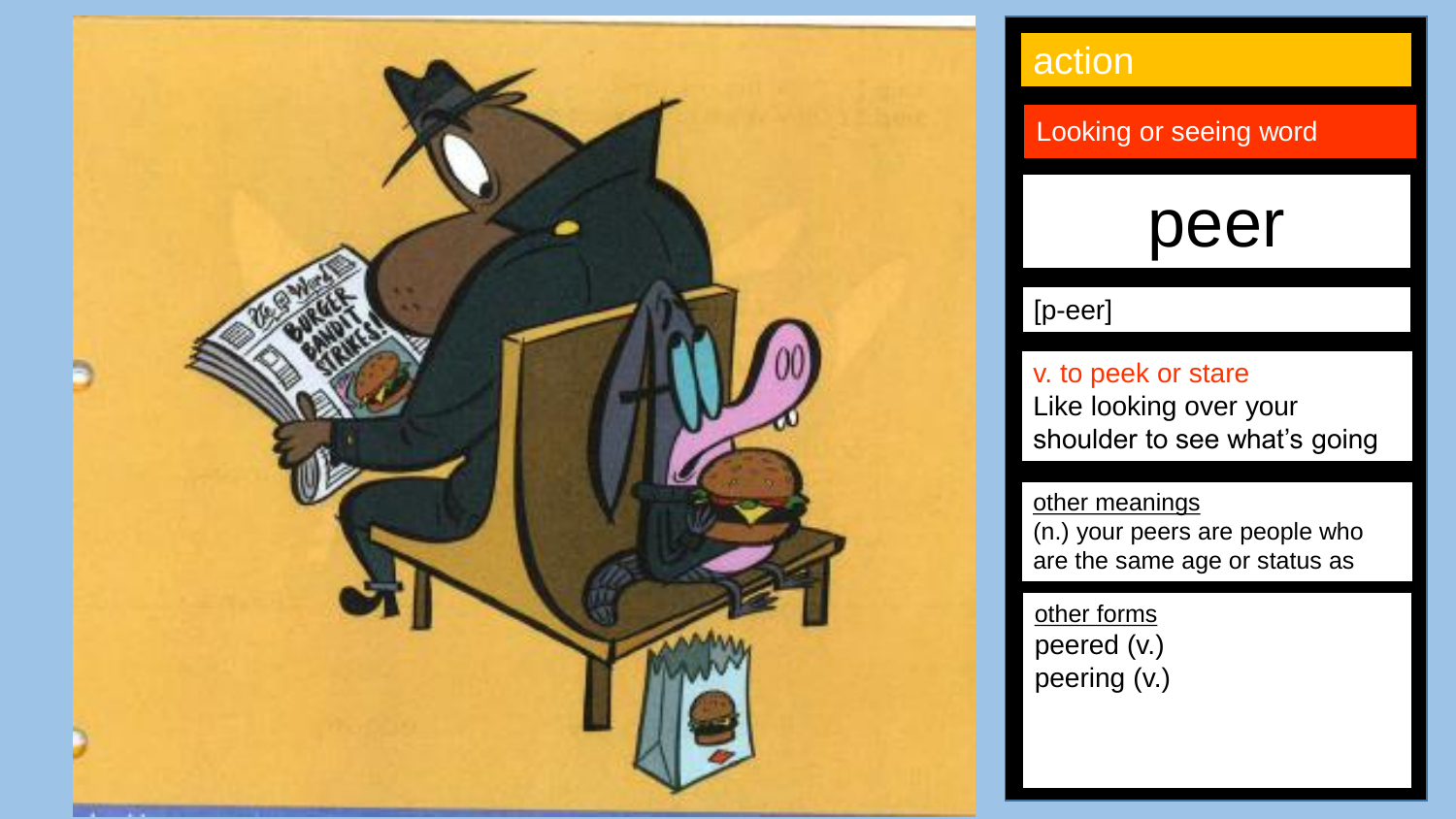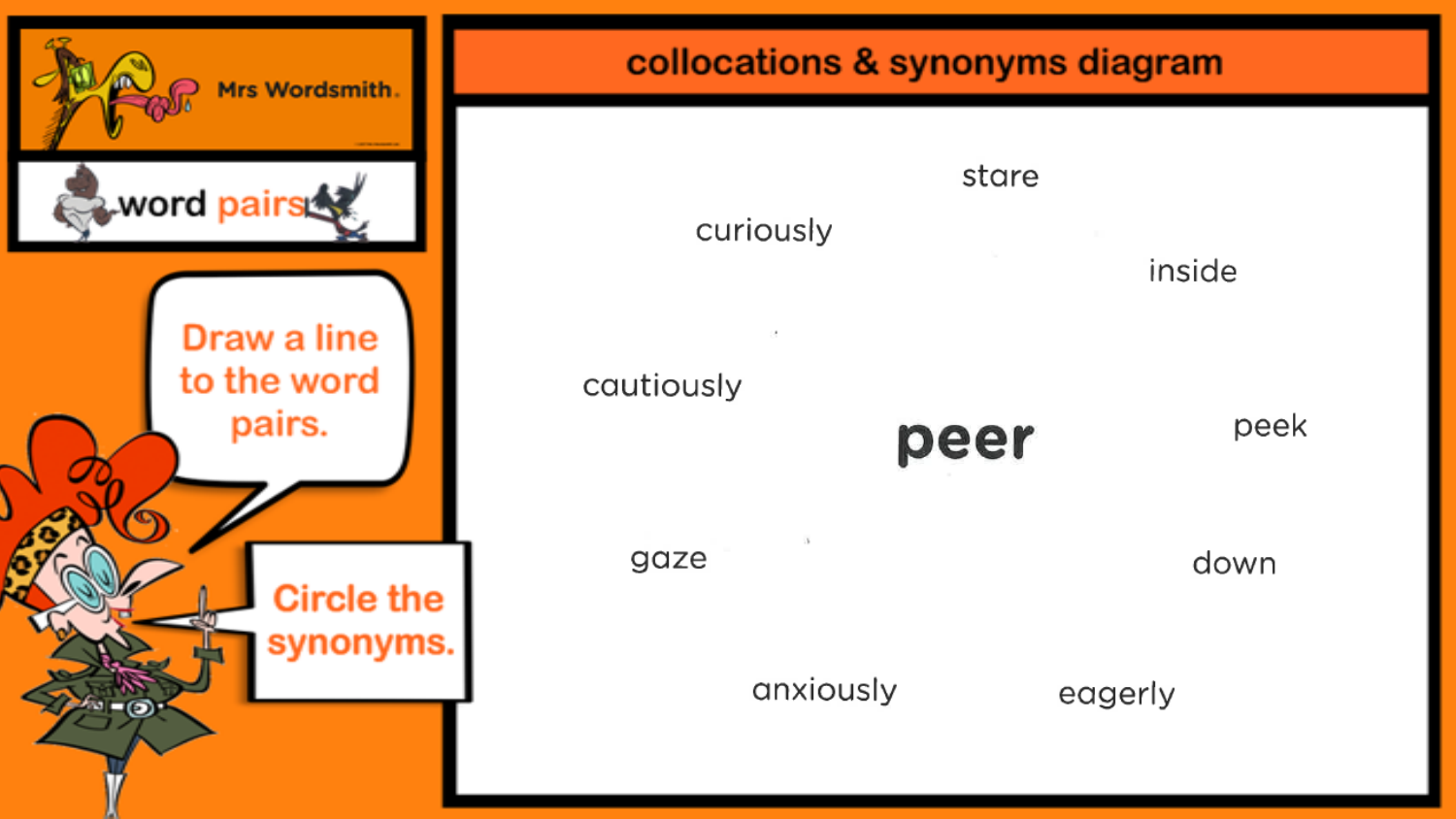

Suddenly, after hearing a loud bang, Armie hurtled over to peer through a crack in the wall of a dilapidated building.

"What are you doing?" exclaimed Mrs Wordsmith, whilst peering over her reading glasses at the mischievous class.

Before long, a group of excited children were peering curiously through the frosted windows of Santa's Grotto.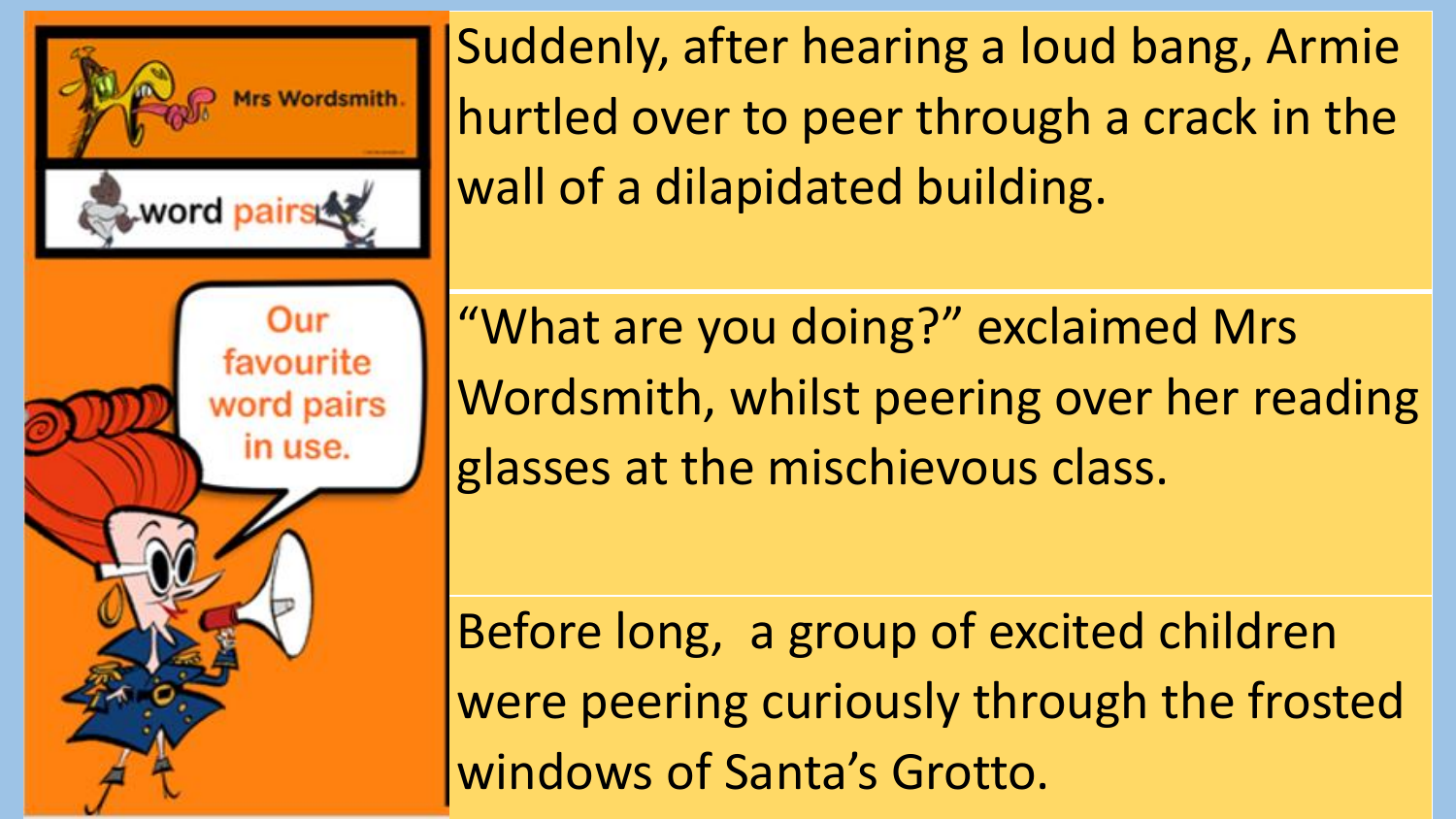# Task

Can you write your own sentence using the word peer, peered? or peering.

Challenge- Use the sentence type 2A.

2A Sentences (Two adjective sentences)

It was an old, dusty house.

The enormous black dog ran towards me, snarling.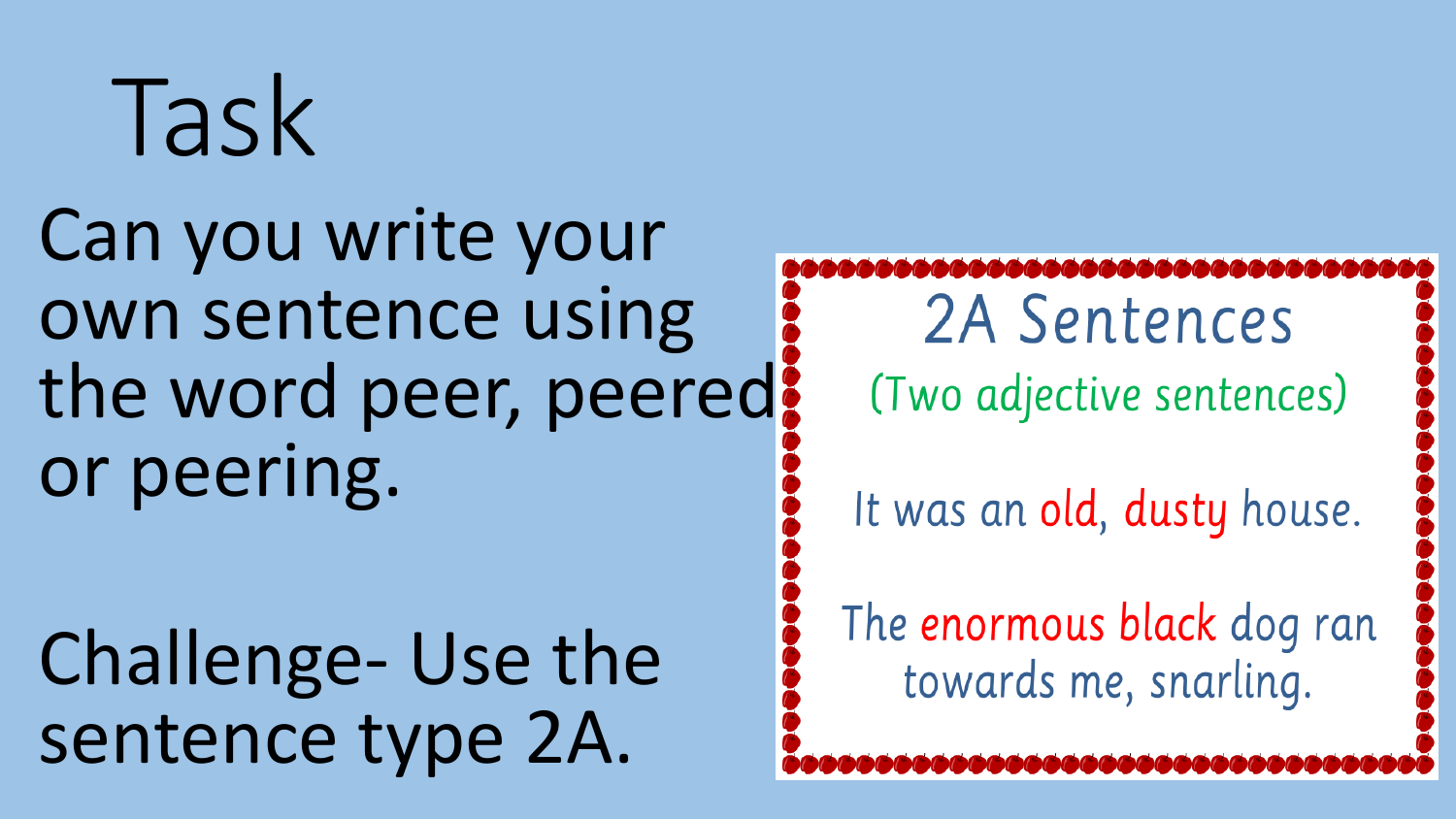

### character

Shy or uncertain word

### wary

### $[w - air - ee]$

Adj. careful or cautious Like a fly who is afraid of getting zapped

other meanings

other forms Warily (adverb) Wariness (noun)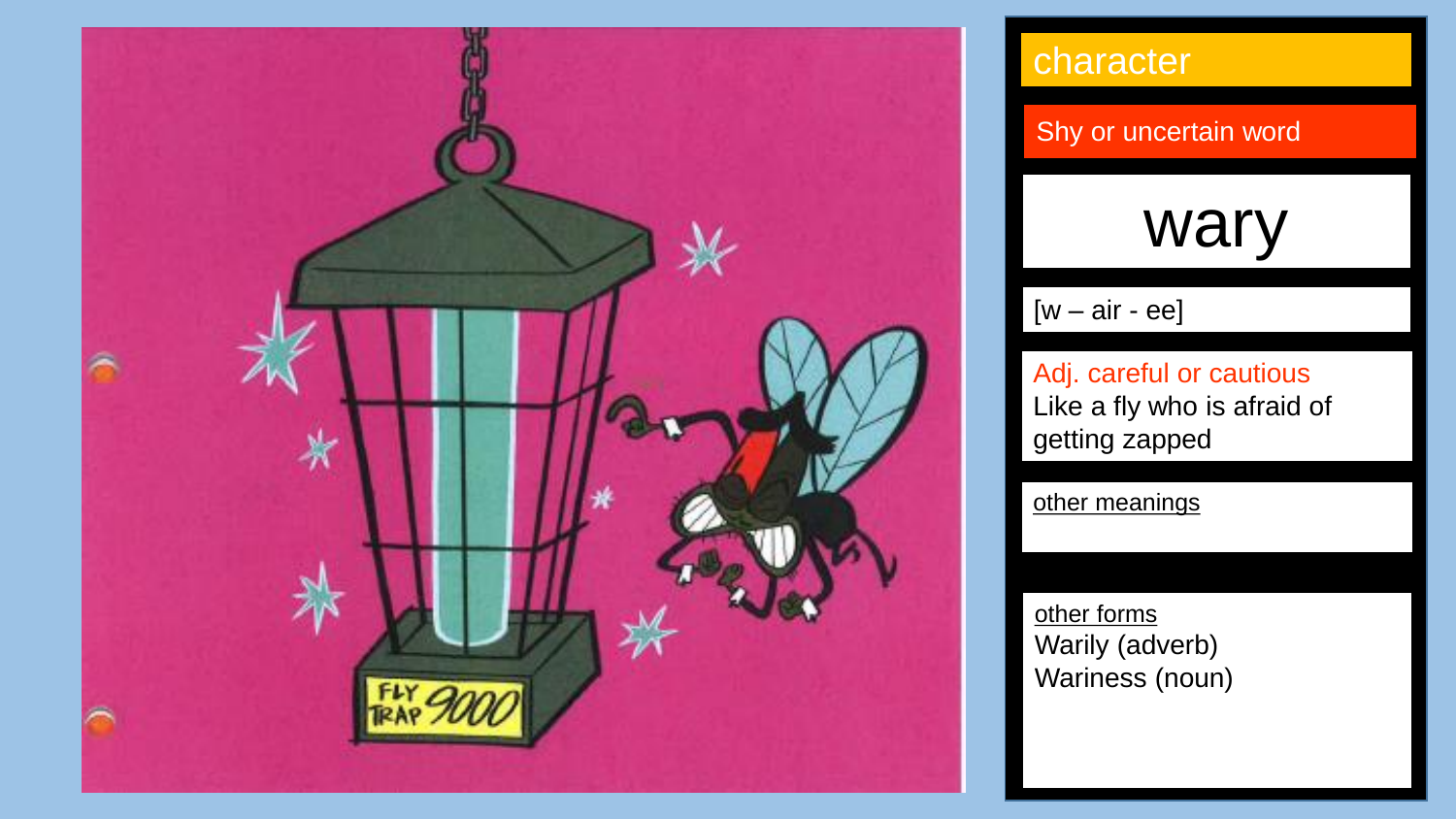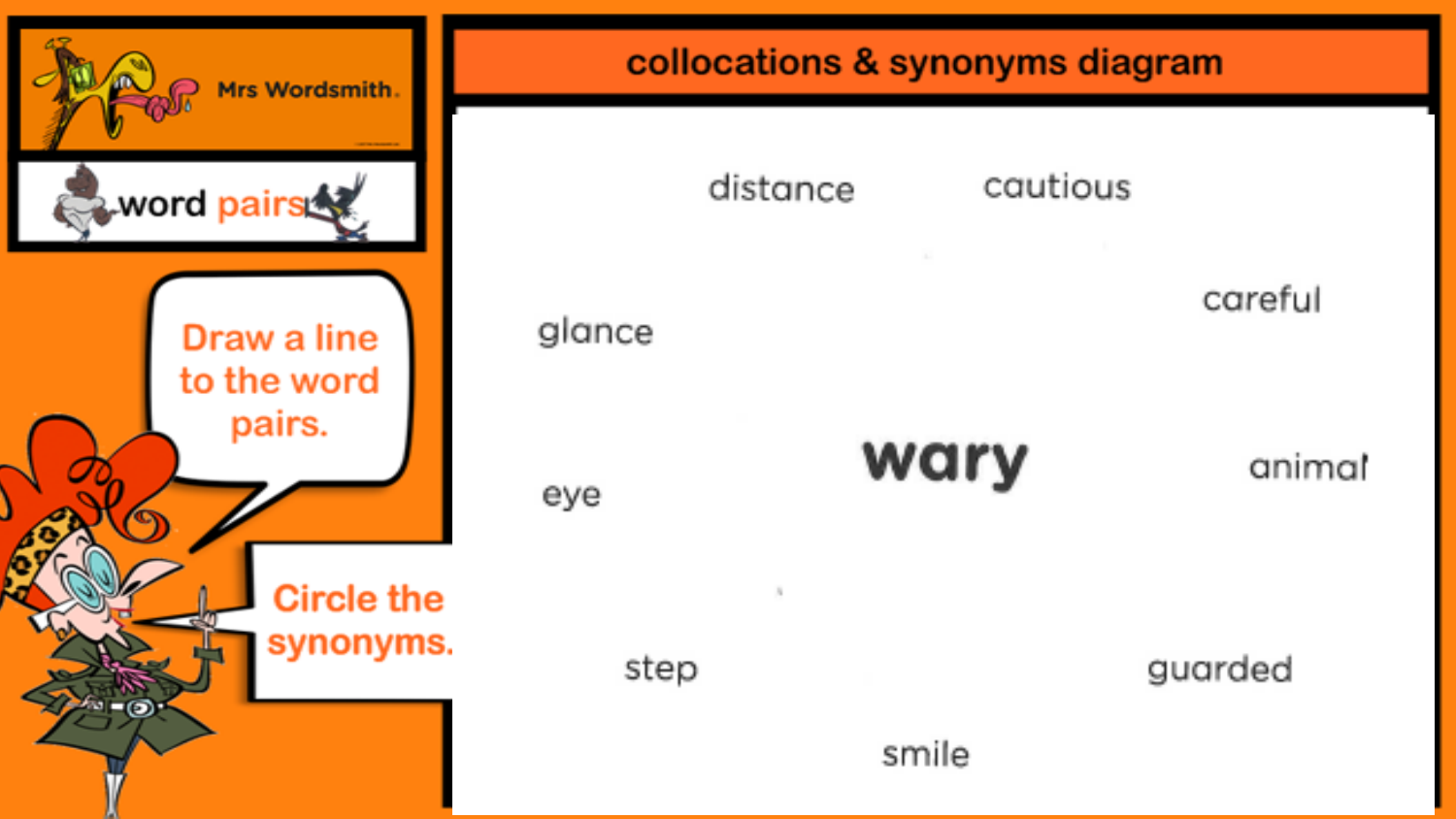

Now a snake, especially a wary old python like Kaa, very seldom shows that he is angry.

"Be careful!" shouted Mrs Wordsmith to Yin and Yang. "You must be more wary when crossing a busy road."

Warily, tentatively and cautiously, Shang High stepped foot on the ice-skating ring.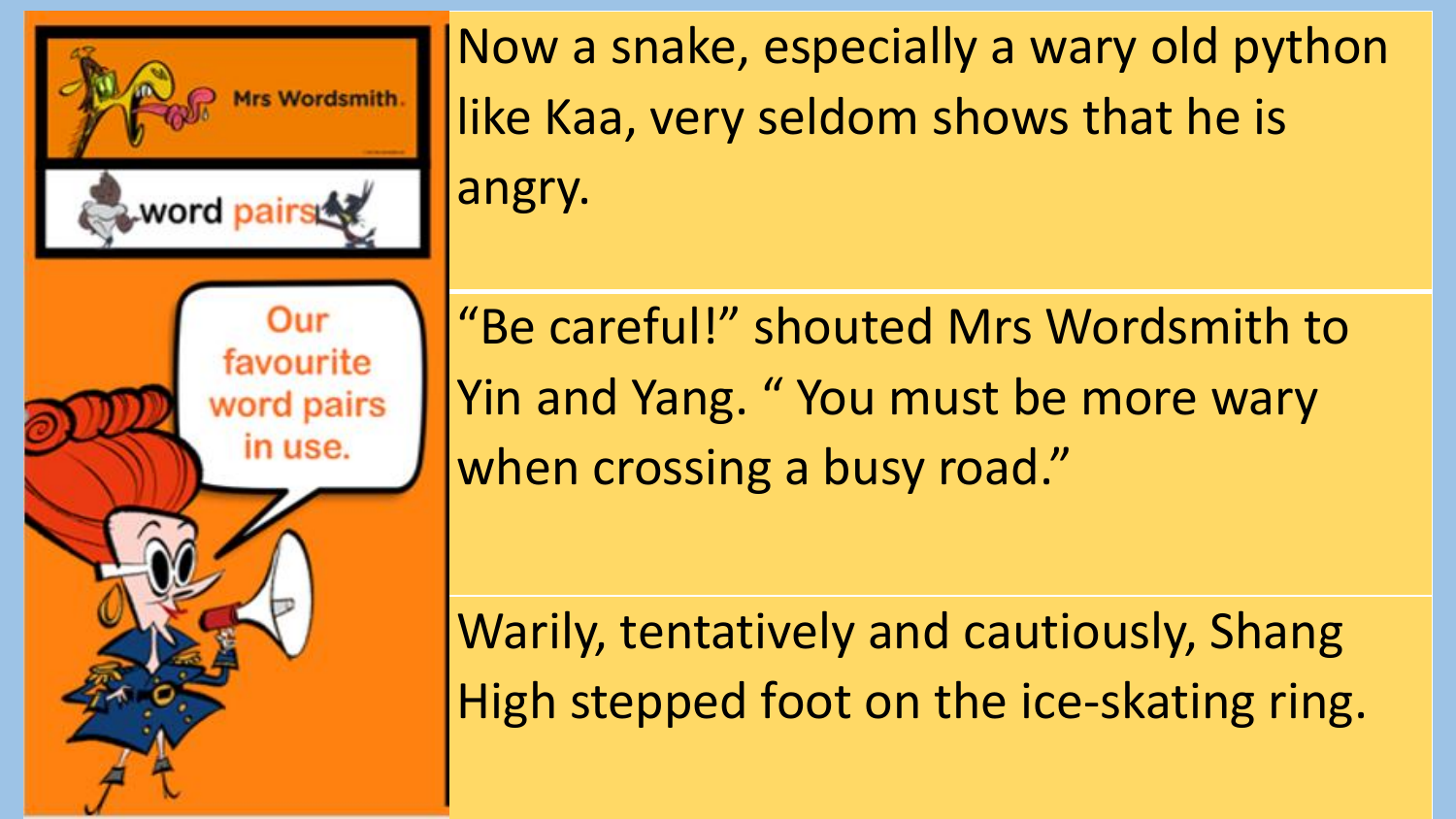# Task

### Can you write your own sentence using the word wary or warily.

Challenge- Use the outside (inside) sentence type.

O. (I.) Sentences : (Outside/inside sentences)

Jonathon said how pleased he was to be at the party. (It wasn't the truth, he longed to be elsewhere.)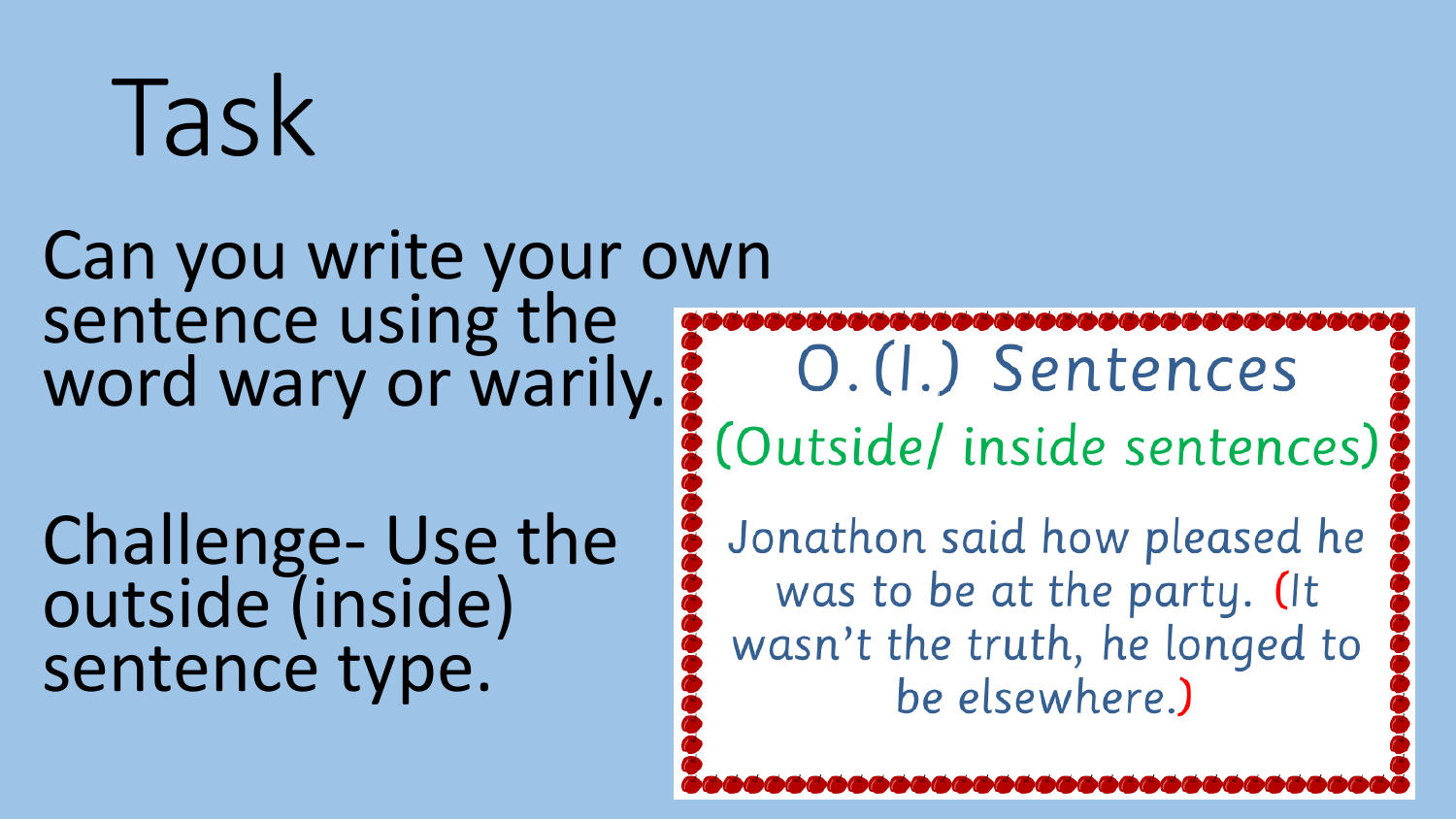

### emotion

#### hopeful word

## idealistic

 $[igh - dee -a - list - ic]$ 

#### Adj. very optimistic and unrealistic

Like someone who dreams of creating a prefect world other meanings

other forms Idealist (noun) Idealism (noun)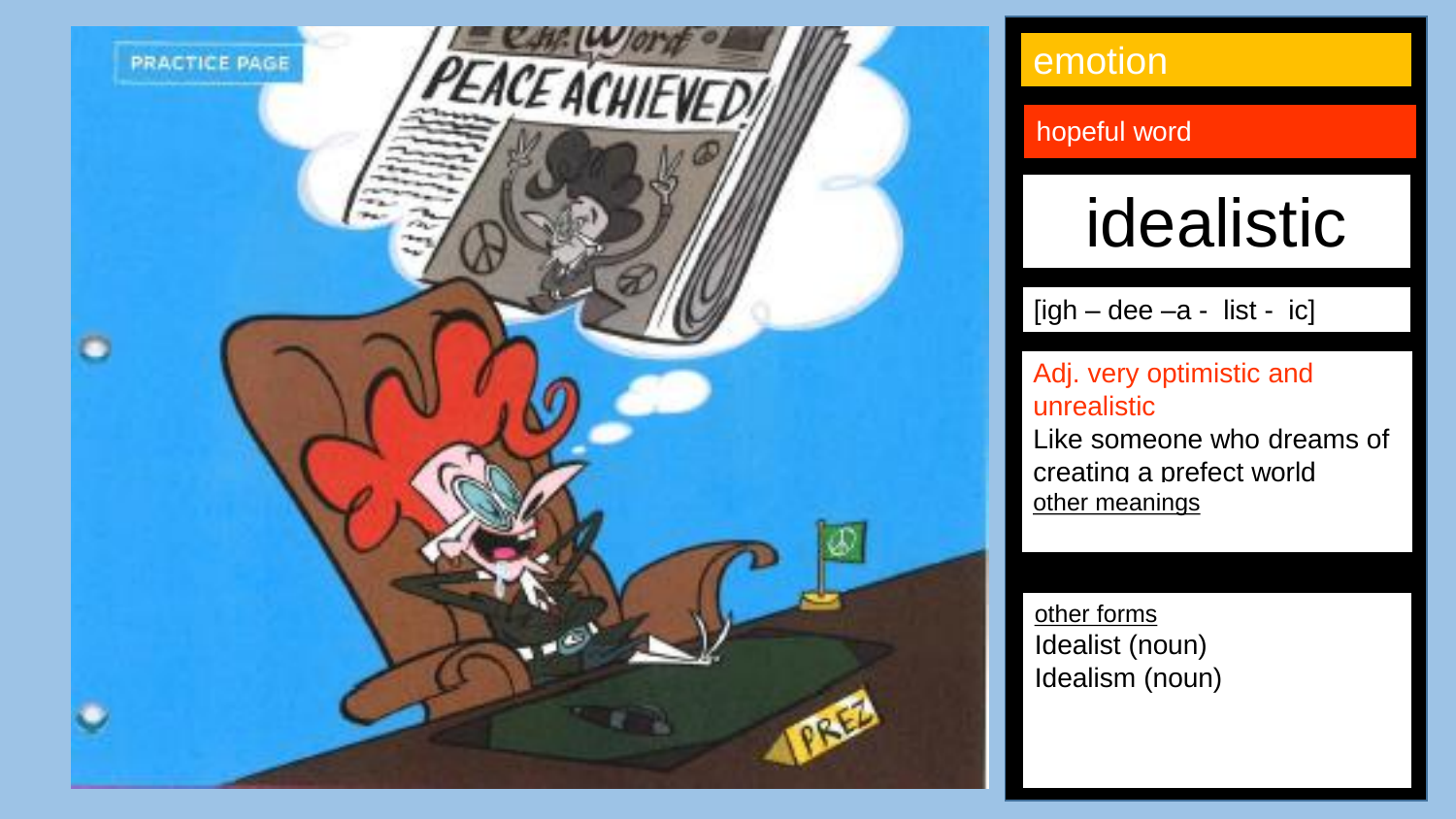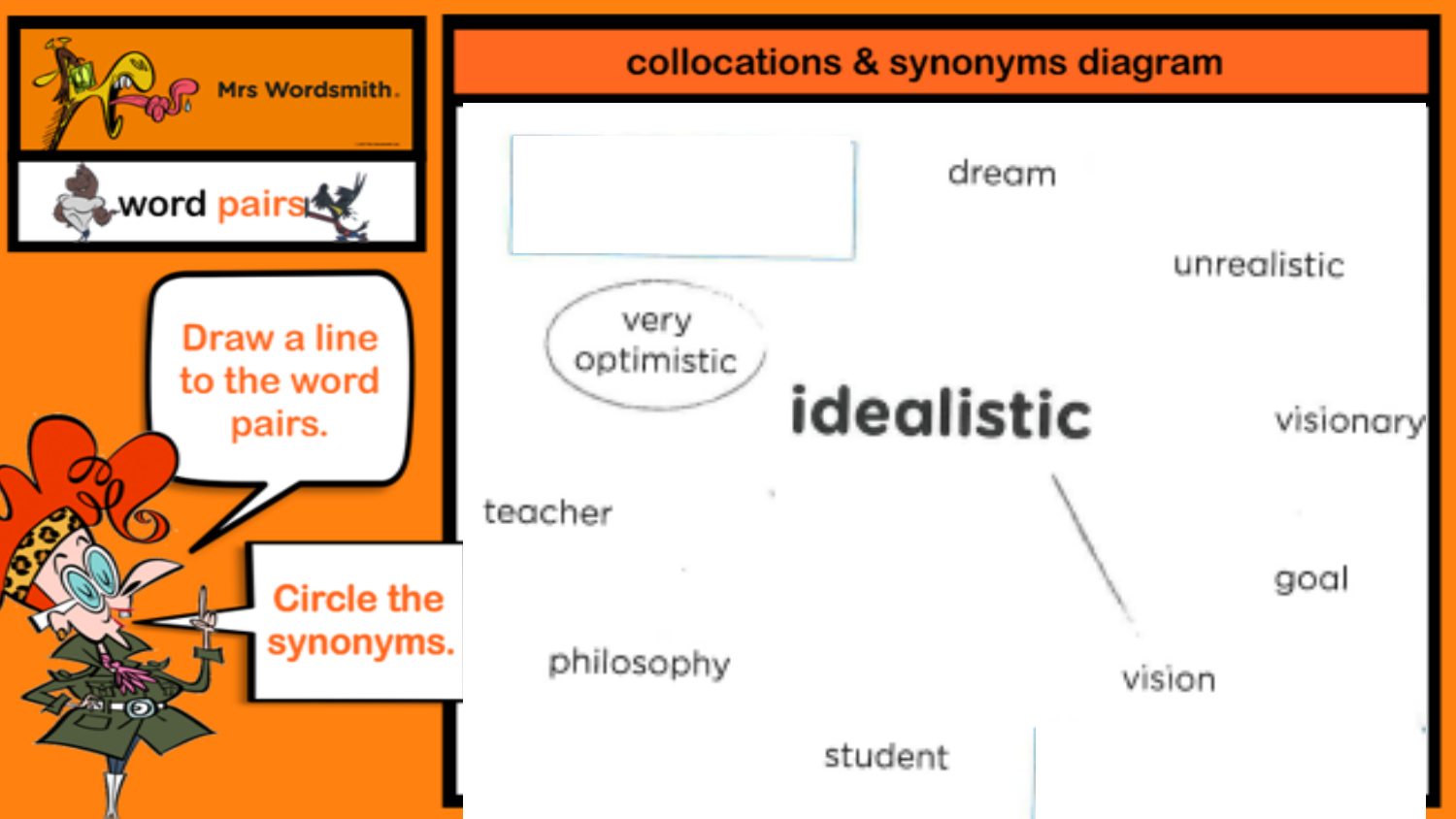

Some people say that Greta Thunberg is very idealistic, whereas others say she is telling the truth about the dangers planet Earth faces.

Is Mrs Wordsmith idealistic when she dreams that one day everyone will have a love of powerful words?

Bogart thought idealistically that he would always be the best at karate – little did he know that Bearnice had secretly been training with a martial arts master.